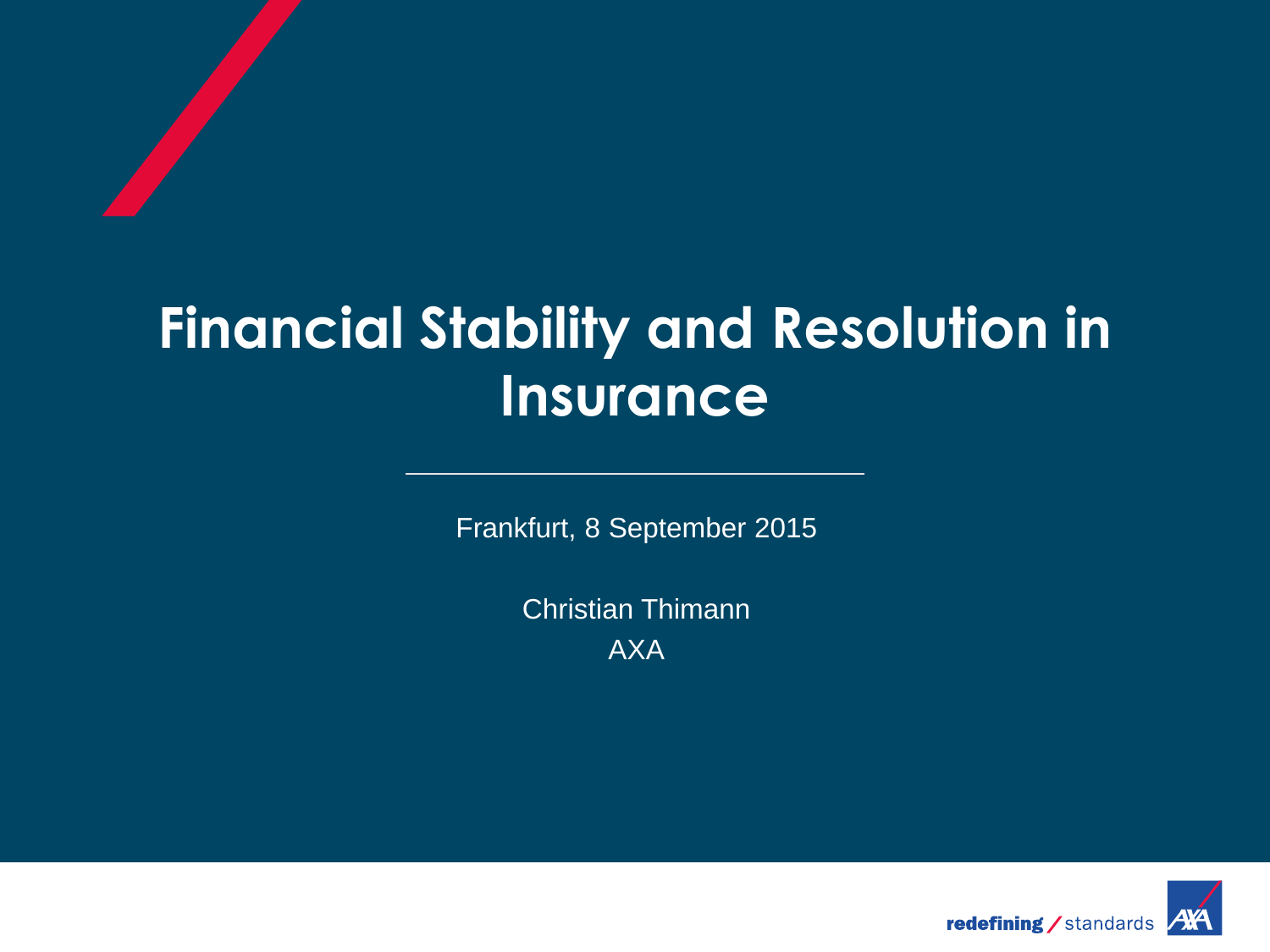

#### **What do we see?**

- 1. It is an insurance business; asset management and banking only 10%
- 2. Insurance is diversified; P&C very important



Life and savings include several components:

- 1. Protection & Health are the largest contributor; they are less market sensitive
- 2. Second is U/L; here, market risks are with policyholders
- 3. General account savings is third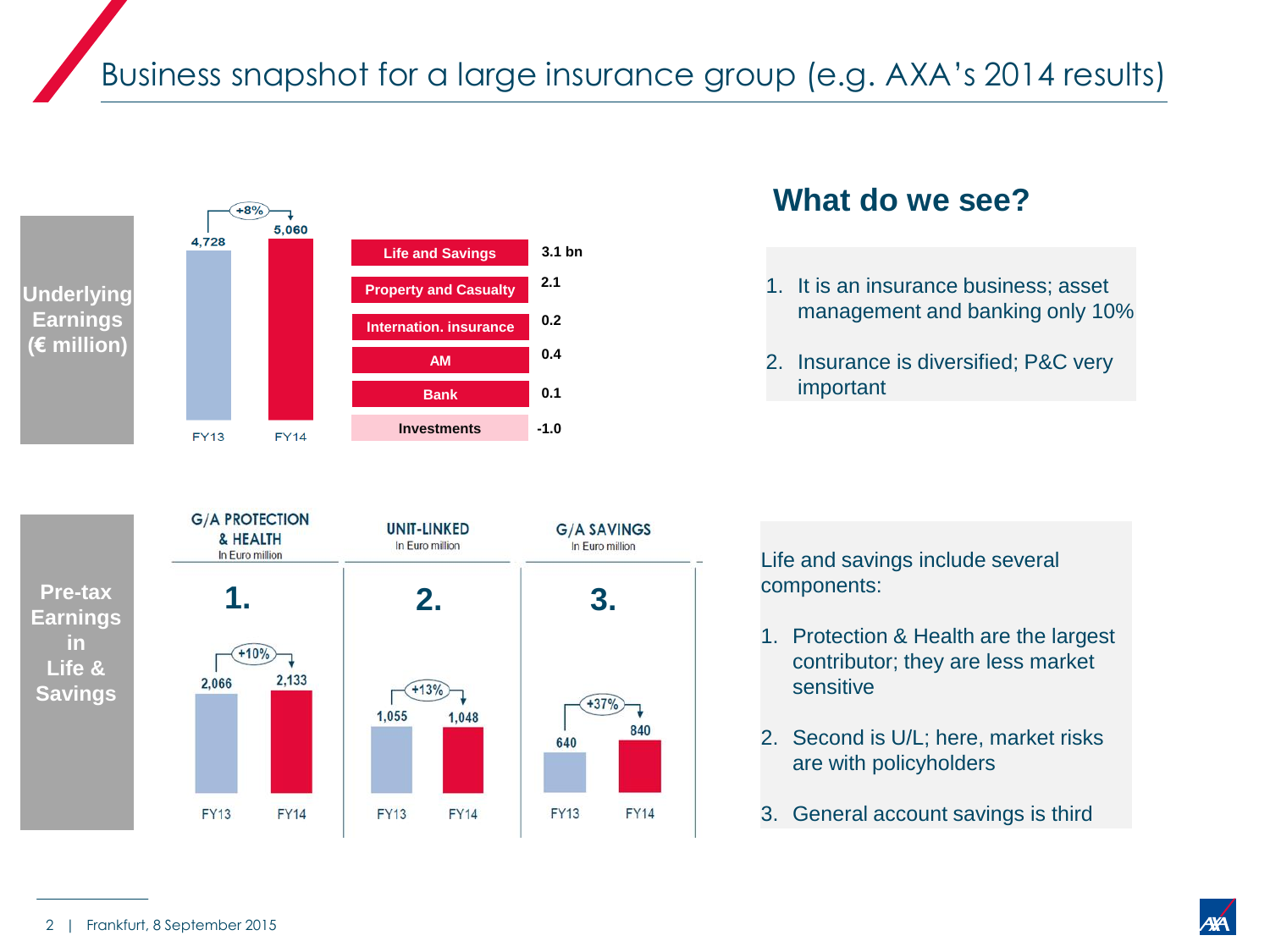Fact 1: Liabilities of insurance groups are granular, not monolithic



- **Various business purposes: P&C, protection, health, annuities, life, etc**
- **Various degrees of "callability"**
	- 0% callability in P&C, protection, health, annuities
- **Various degrees of "loss absorption capacity"**
	- Unit linked: 100% with policy holders, partial for participating contracts
	- G/A savings business accounts for 30% of reserves and only 16% of new business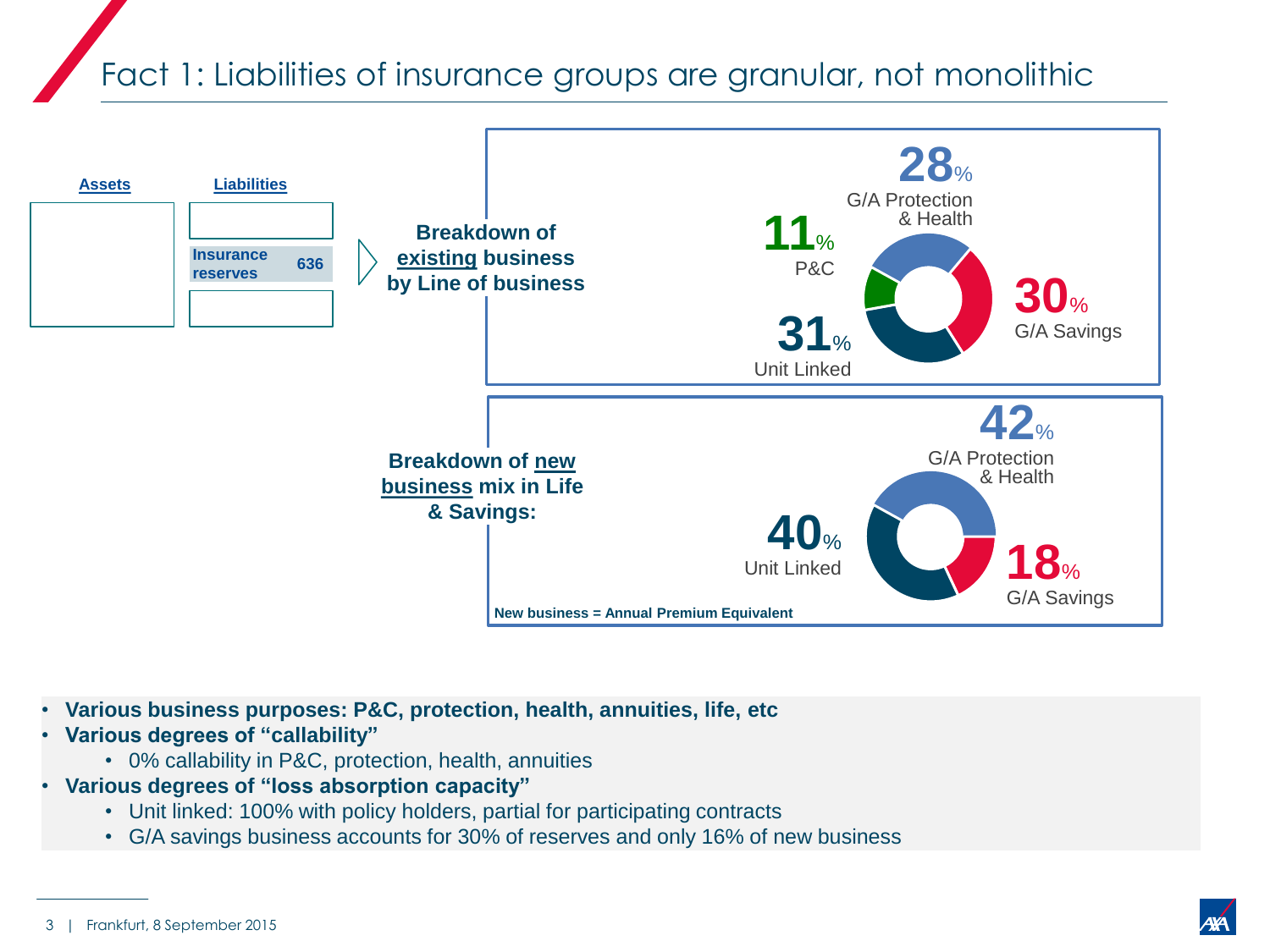## Fact 2: Loss absorbency higher than in banking

**Where are losses absorbed when an external shock hits an insurance company?**



**Internal loss absorption capacity is far larger for insurance companies**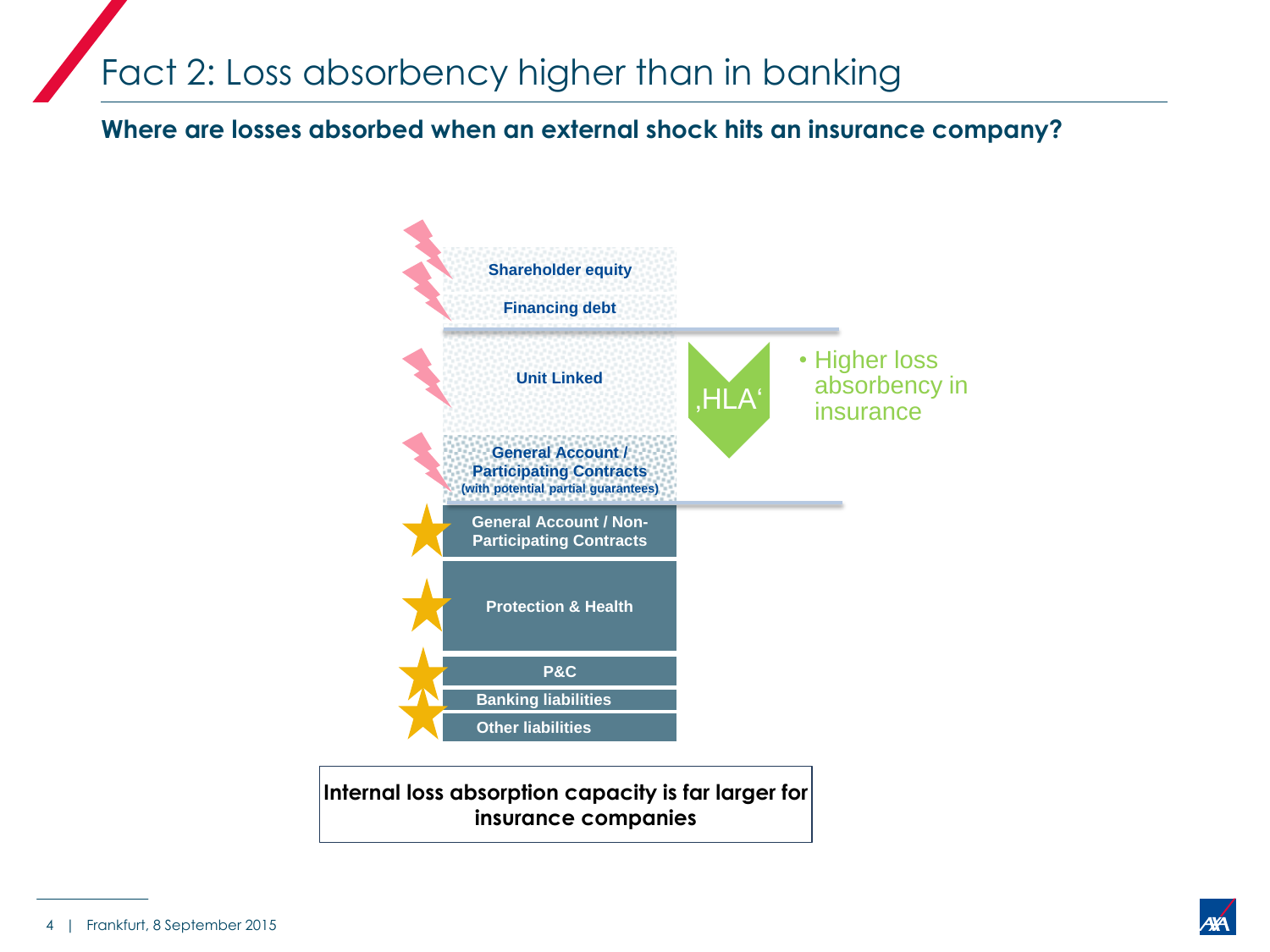Fact 3: A 'fire sale' is not the most plausible scenario

#### **Total general account invested assets (including cash) – FY2014 Exposure to banking debt**



- **A good quality investment portfolio (average rating of govies 'AA', and of non-govies fixed income 'A')**
- **Banking corporate debt accounts for less than 1/3rd of corporate bonds (most of which is super senior and senior)**
- **A majority of these assets are invested to cover contracts with participating features**
- **Very severe liquidity stress tests (reflected in the LRMP) have to be passed by all insurance companies combining finance and insurance shocks and assuming closure of liquidity sources such as repo markets**

<sup>5 |</sup> Frankfurt, 8 September 2015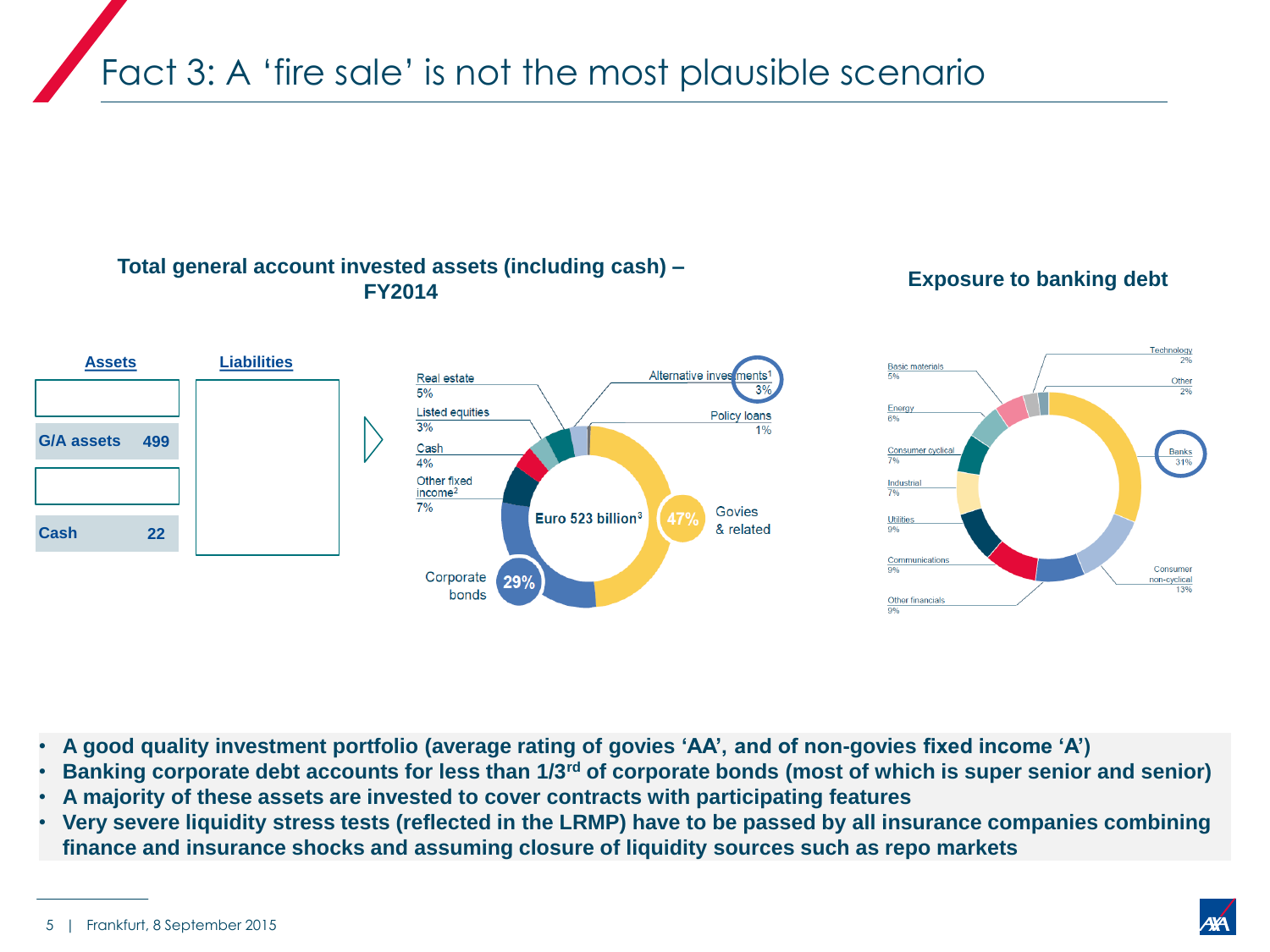A failing insurer would undergo a "slow rundown" scenario

**Maturity structure of insurance stylized balance sheet (excluding equity and debt for simplicity)**



**Asset Liability Management creates an inherently stable structure**

<sup>6 |</sup> Frankfurt, 8 September 2015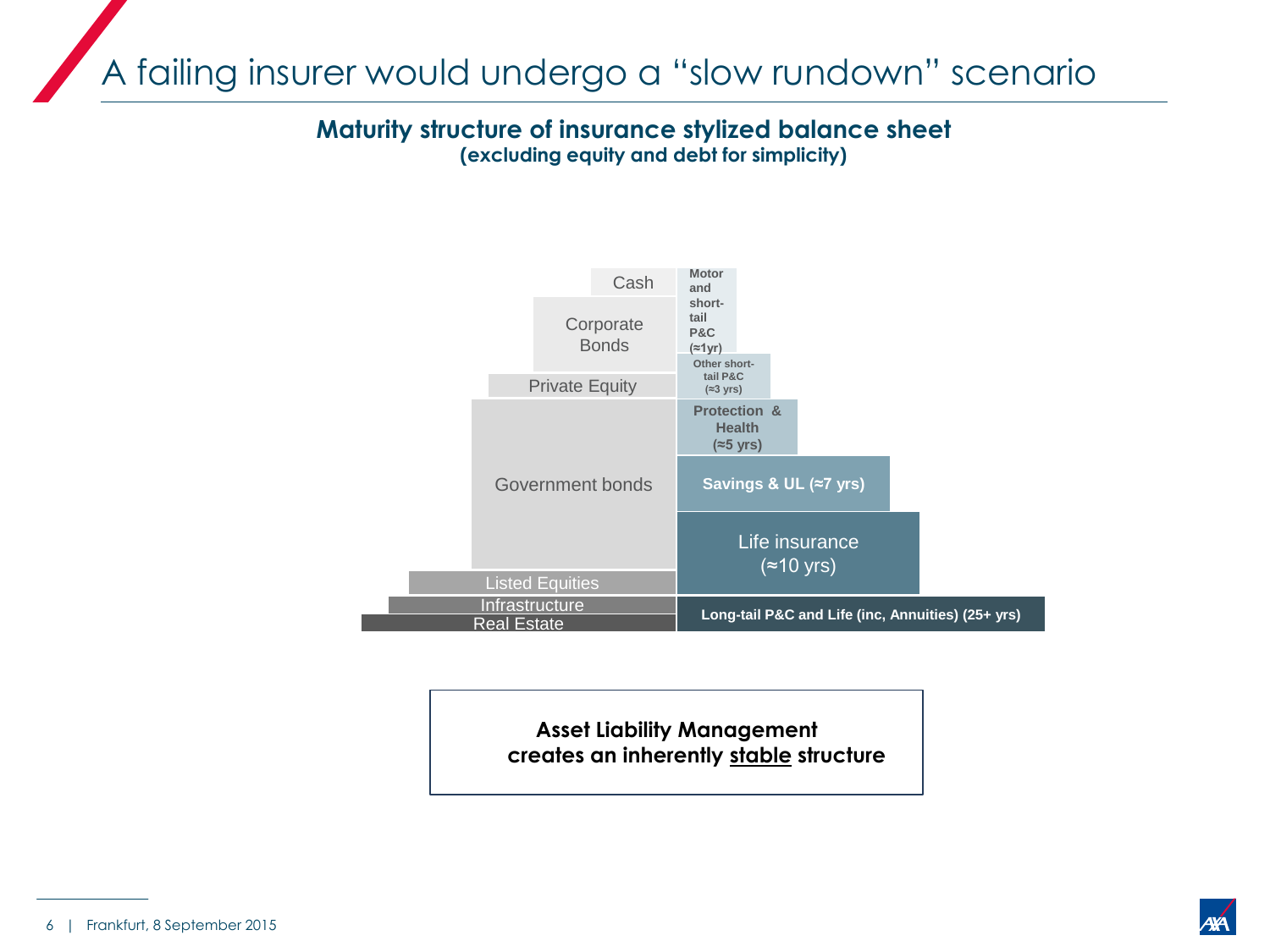## Fact 4: Interconnectedness and debt levels limited

- Insurers are not interconnected among themselves (no "insurance system")
- Links to reinsurers (not to be exaggerated) do not create a link to the financial system
- Leverage is practically absent; debt levels are comparatively low; distress would not critically impact lenders
- Recent research by ESRB has pointed out the comparatively low level of interconnectedness within the EU insurance sector



#### **Low debt gearing**

**European insurers ≈ 25% (Financing Debt/Shareholder Equity)**

**European banks ≈ 180% (Debt / Capital & Reserves)**

**Very different concept than the banking 'leverage ratio' (= Core Capital / Total Assets)**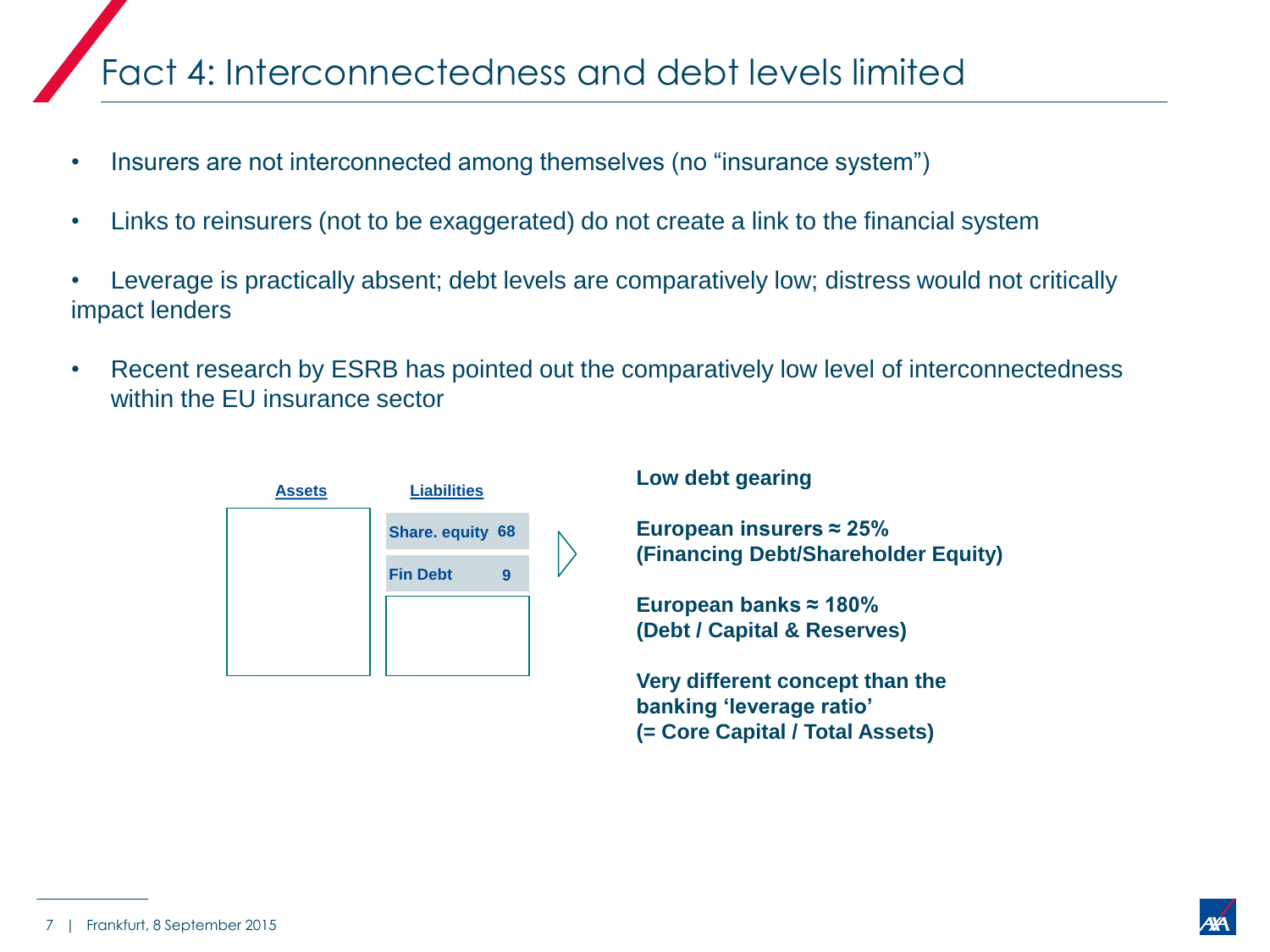### Fact 5: Collateralisation of derivatives is important for financial stability

- **Collateralisation is key to manage credit exposure among financial market participants**
- **Amount of collateral mostly assessed on a daily mark-to-market process**
- **Collateral significantly reduces the impact of default of one party on the other (and hence on the financial system)**

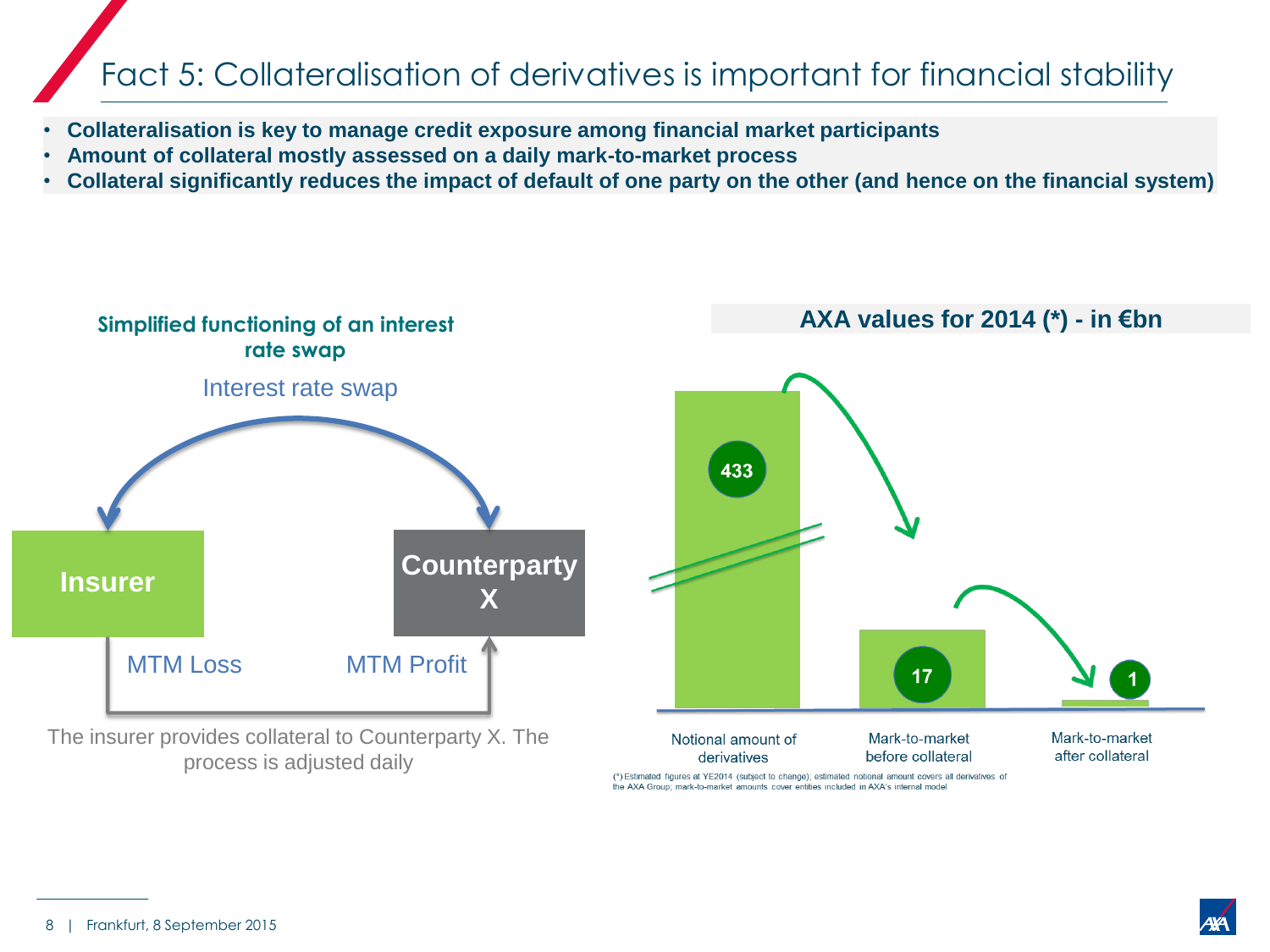## Collateralisation of derivatives



- **AXA uses derivatives to hedge most of its market risks on both sides of its balance sheet**
- **In case of hypothetical failure, the risk to the financial system should be assessed in light of the following diagram**
- **Collateralisation is essential and the notional amount of derivatives is in no way the right proxy of risk!**